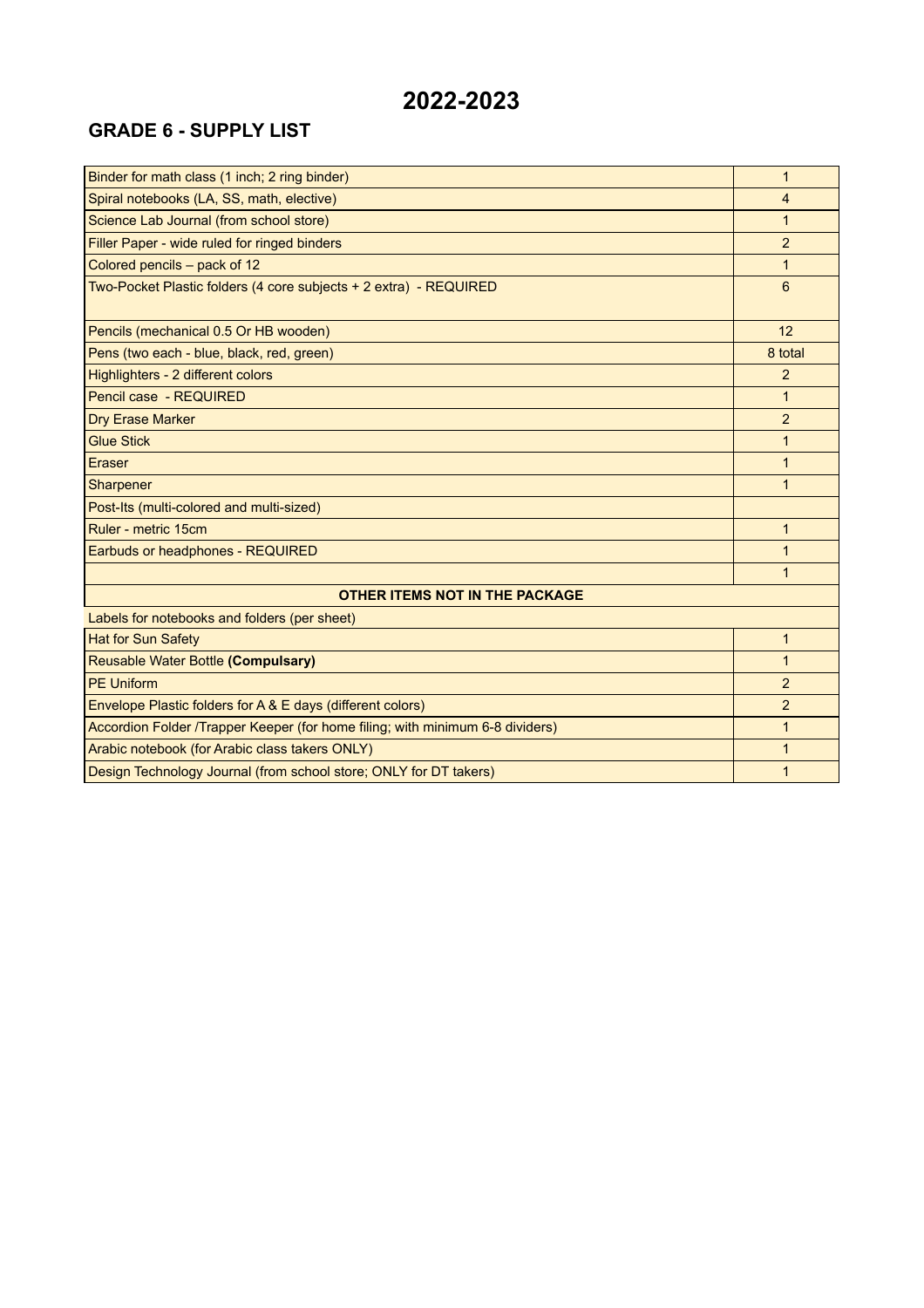# **2022-2023**

### **GRADE 7 - SUPPLY LIST**

| Spiral graphing notebook (math)                                               | $\overline{2}$ |  |
|-------------------------------------------------------------------------------|----------------|--|
| Spiral Notebooks                                                              | 4              |  |
| Science Lab Journal (from school Store)                                       | 1              |  |
| Coloured pencils                                                              | 1 set          |  |
| Pencil case (with two hole punch)                                             | 1              |  |
| Pencils                                                                       | 12             |  |
| Pencil Sharpener                                                              | 1              |  |
| Eraser                                                                        | 1              |  |
| Pens (two each - blue, black, red, green)                                     | 8 total        |  |
| <b>Glue Stick</b>                                                             |                |  |
| Highlighters (any colors but different)                                       | $\overline{2}$ |  |
| Post-Its (multi-colored and multi-sized)                                      |                |  |
| Metric ruler                                                                  | $\mathbf{1}$   |  |
| <b>Pencil Case</b>                                                            | 1              |  |
| Two-Pocket Plastic Folders (4 core subjects + 2 extra) - REQUIRED             | 6              |  |
| Earbuds or headphones - Compulsory                                            |                |  |
| Labels for notebooks and folders (per sheet)                                  | 1              |  |
| OTHER ITEMS NOT IN THE PACKAGE                                                |                |  |
| Hat for Sun Safety                                                            | 1              |  |
| Reusable Water Bottle (Compulsary)                                            | 1              |  |
| <b>PE Uniform</b>                                                             |                |  |
| Laptop protection sleeve (mandatory)                                          |                |  |
| Envelope Plastic Folder for A and E Days (different colors)                   | 2              |  |
| Accordion Folder /Trapper Keeper (for home filing; with minimum 6-8 dividers) | 1              |  |
| Arabic notebook (for Arabic class takers ONLY)                                | 1              |  |
| Design Technology Journal (from school store; ONLY for DT takers)             | 1              |  |

## **2022-2023**